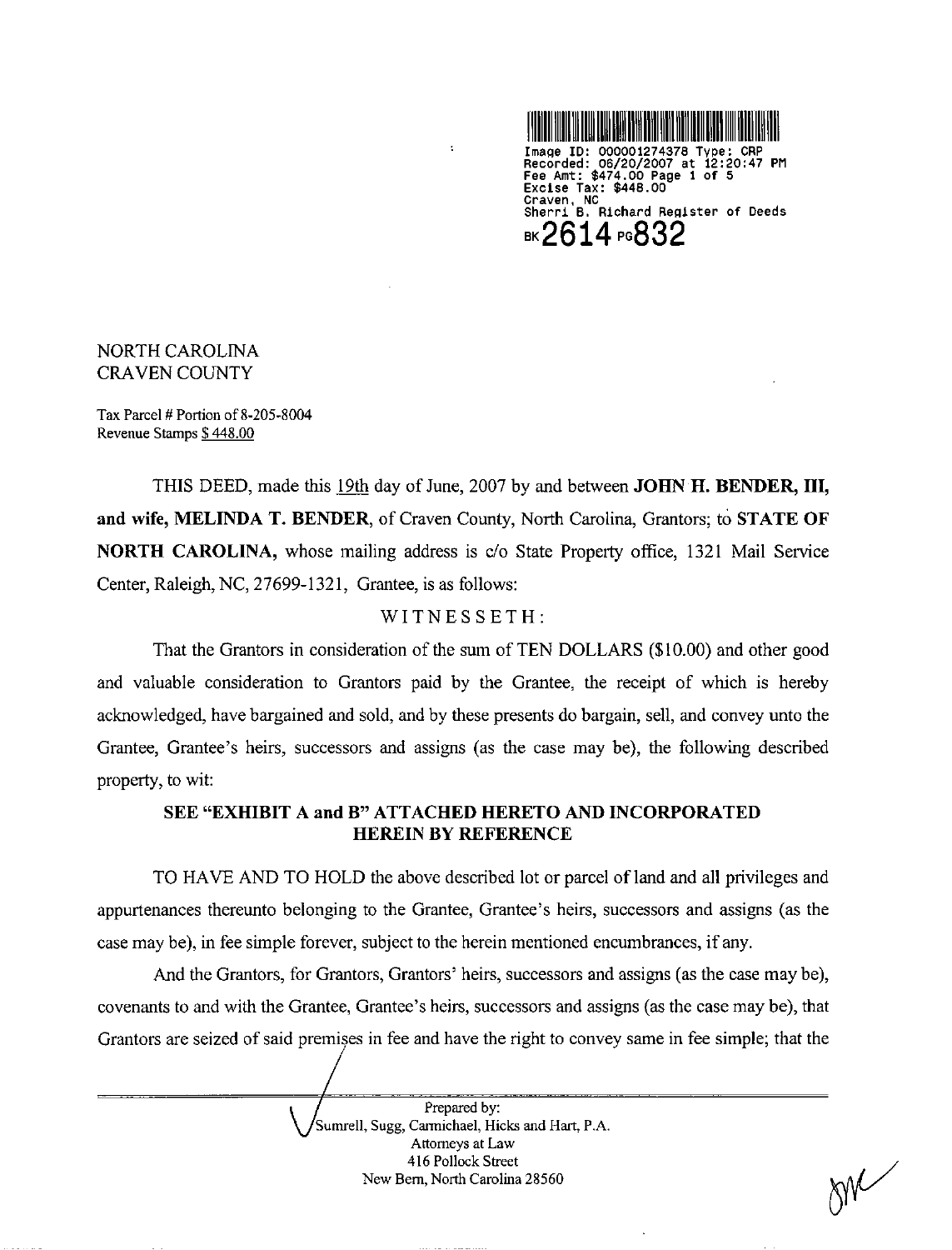

same are free from encumbrances except the herein mentioned encumbrances, if any, ad valorem taxes for the current year (prorated through the date of closing), utility easements and unviolated restrictive covenants that do not materially affect the value of said premises and such other encumbrances as may be assumed or specifically approved by Grantee; and that Grantors will warrant and defend the title to the same against the lawful claims of all persons whomsoever.

IN TESTIMONY WHEREOF, the Grantors have hereunto set Grantors' hands and adopted as Grantors' seals the typewritten word "SEAL" appearing beside Grantors' names, this the day and year first above written.

(SEAL) **JOHN H. BENDER, III** (SEAL) **MELINDA T. BENDER** 

----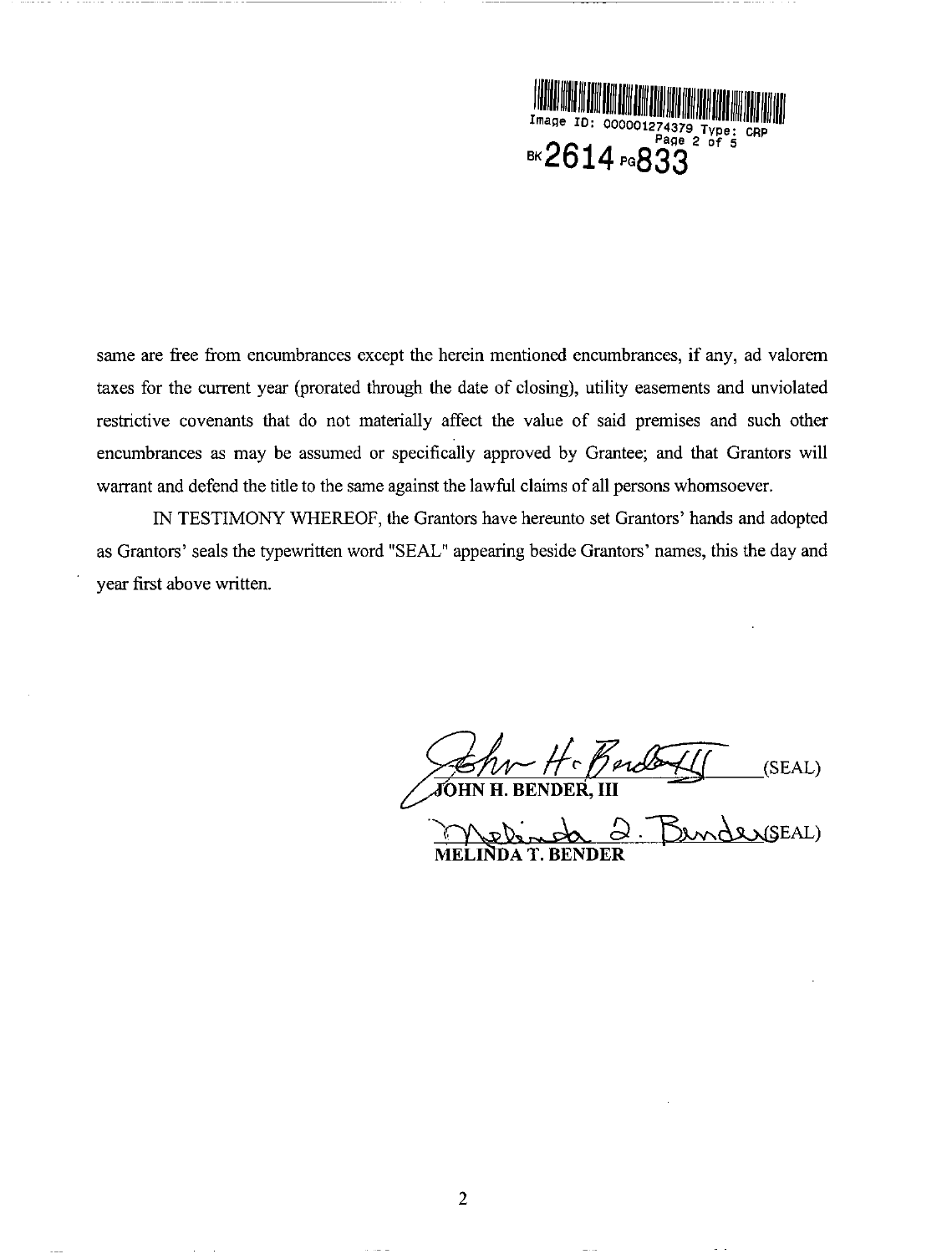

 $\mathcal{A}=\mathcal{A}=\mathcal{A}=\mathcal{A}=\mathcal{A}$  .

## NORTH CAROLINA CRAVEN COUNTY

 $\alpha$  =  $\alpha$ 

I,  $\frac{N_{\text{OMCU}}}{N}$   $\frac{N_{\text{OMU}}}{N}$   $\frac{N_{\text{OM}}}{N}$ , a Notary Public of the aforesaid County and State, do hereby certify that JOHN H. BENDER, III and MELINDA T. BENDER personally appeared before me this day and acknowledged the due execution of the foregoing instrument.

WITNESS my hand and notarial seal, this  $\frac{19}{100}$  day of June, 2007.

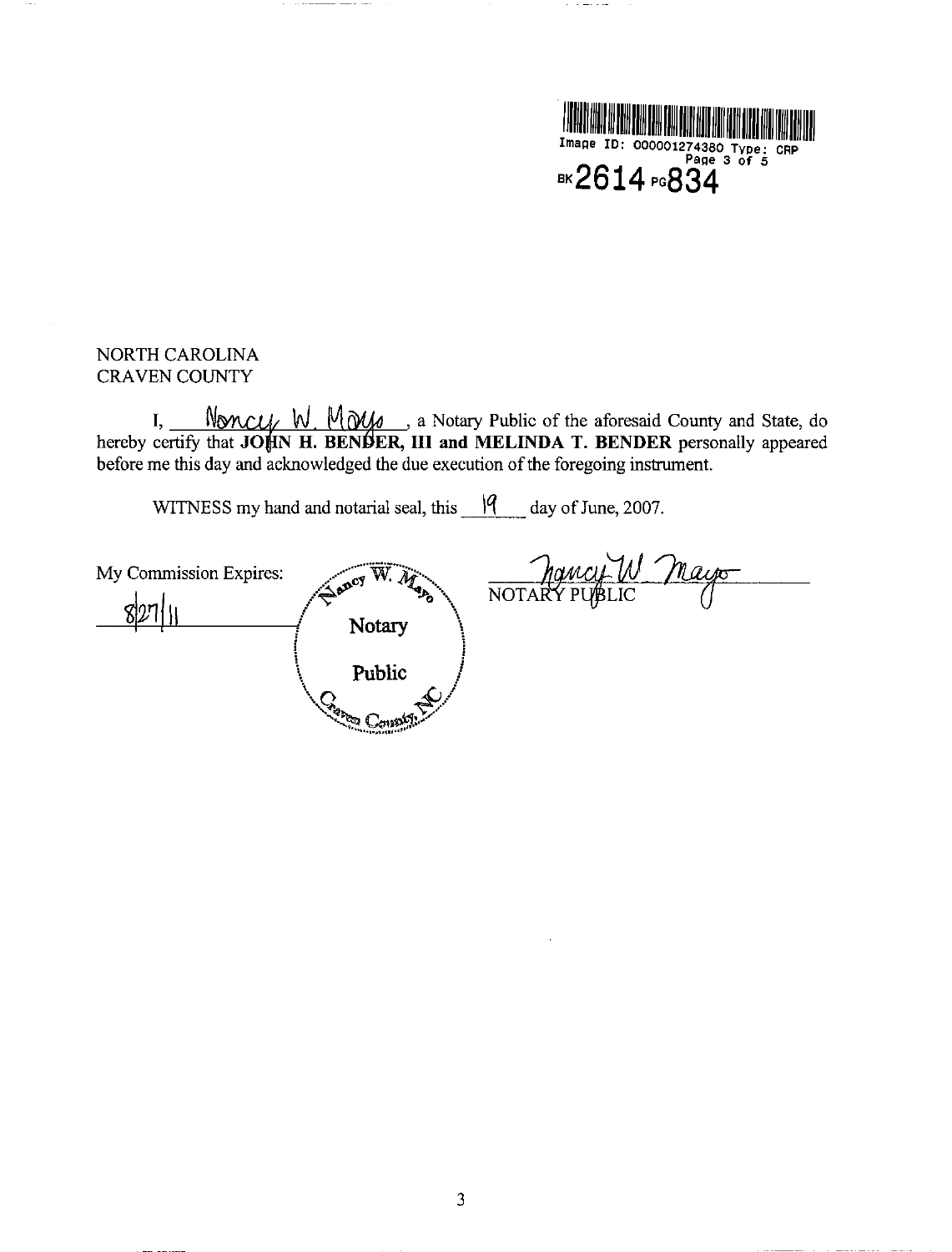# Rhems Wildlife Depot outside of New Bern "EXHIBIT A"

Beginning at NCGS Monument "Rhems" and going North 22 degrees 36 minutes 01 seconds West 1061.04 feet to an Existing Iron Pin in the southern right-of-way of Rhems-Tuscarora Road (SR 1224) and Being *The True Point of Beginning*: thence leavening. said right-of-way line South 73 degrees 50'21"West 277.77 feet to an Existing Iron Pin. Thence North 15 degrees 02 minutes 09 seconds West 204.78 feet to the Proposed Rightof-way line of the New Bern Bypass. Thence along said Proposed Right-of-way line North 52 degrees 04 minutes 14 seconds East 58.54 feet. Thence leaving said line North 74 degrees 14 minutes 55 seconds East 223.11 feet to an Existing Iron Pin in the southern right-of-way of Rhems-Tuscarora Road (SR 1224). Thence along said right-of-way line South 15 degrees 30 minutes 33 seconds East 225.00 feet to the point and place of beginning containing 1.42 Acres as surveyed by Mark R. Lee, Professional Land Surveyor for the North Carolina Wildlife Resources Commission on May 29, 2007, a copy of said survey being attached herto and incorporated herein as Exhibit B. Excepted from the aforesaid real property is the 600.58 square feet thereof located on the northwestern corner of said real property, said 600.58 feet being located within the proposed new right of way of the proposed New Bern Bypass as depicted on the aforesaid survey,

 $\mathcal{C}$ 



the contract of the contract of the contract of the

the contract of the contract of the contract of the contract of the contract of the contract of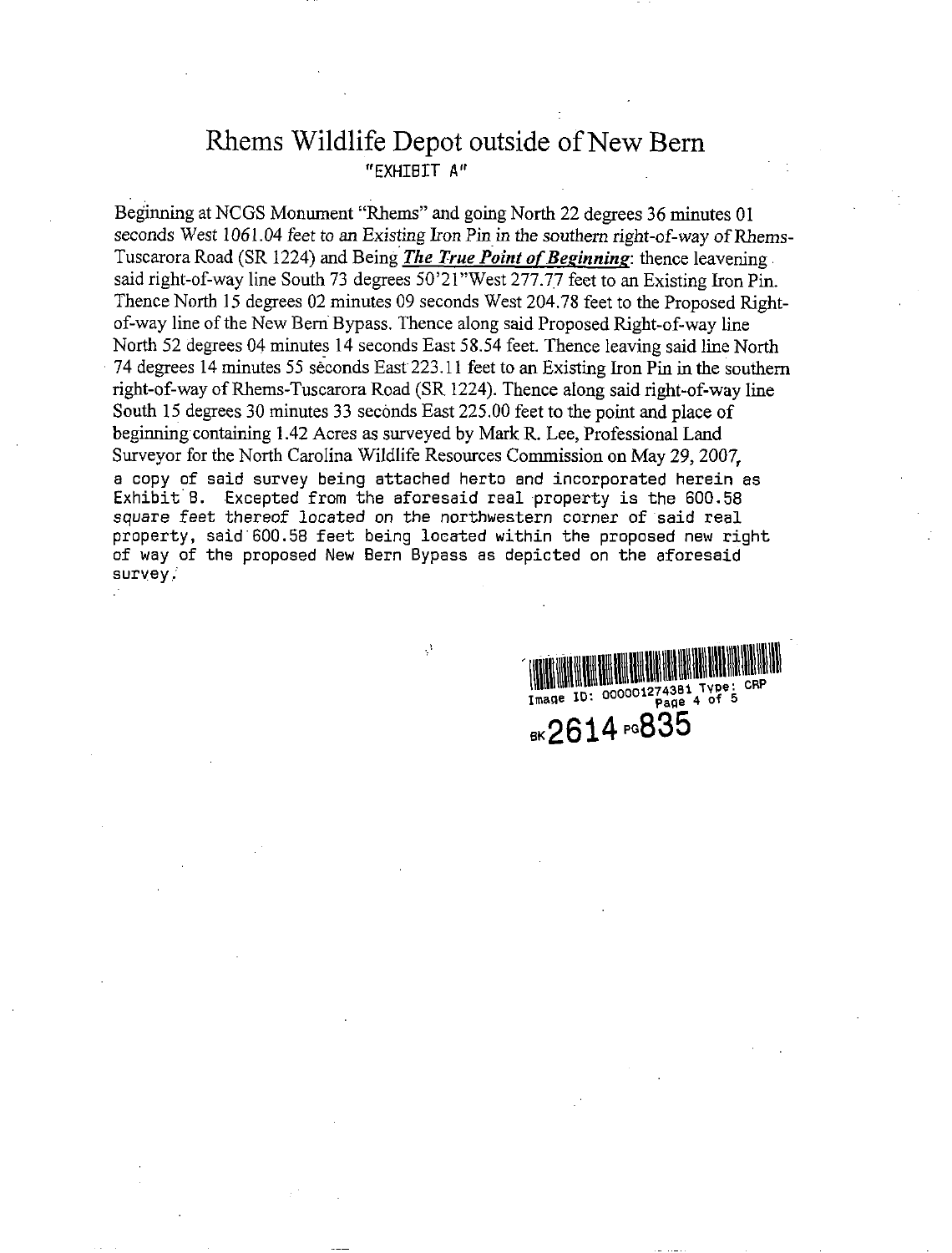

 $- \cdot$   $--$ 



 $\cdots$ 

 $\cdots$ 

 $\sim$   $\sim$ 

Designed by: M.P. Lee Date: 5/29/07 Drawn by: M.R. Lee Dan: 5/29/07  $\blacktriangle$  $\mathbf{s}$ ∸

 $- -$ 

 $-$ 

File Name: N8w Benn Deporchvg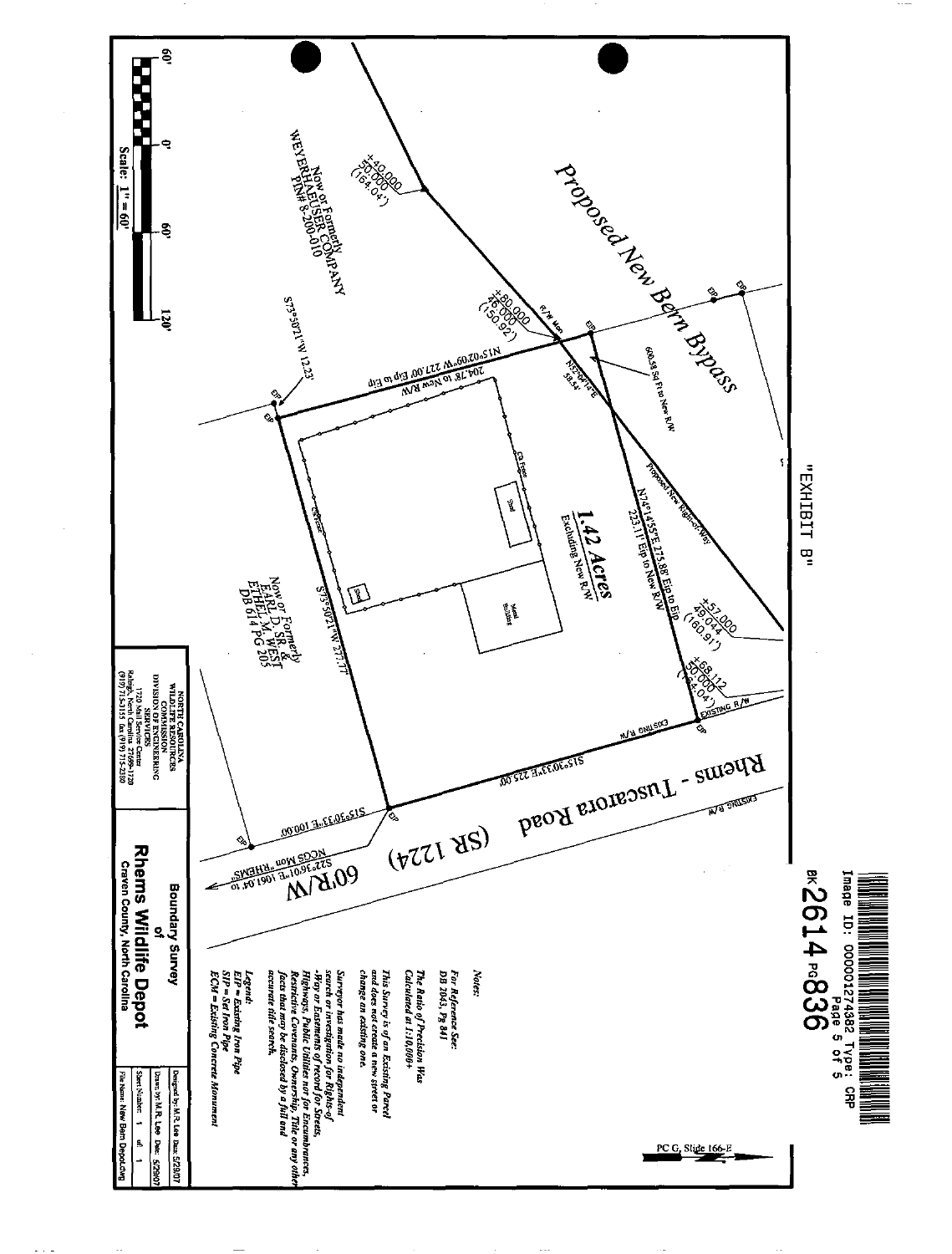### Asset 2059281 Map



1/12/2022, 12:37:42 PM

**Dimensions** 

Parcels

|   |      |      | 1:767 |  |           |           |
|---|------|------|-------|--|-----------|-----------|
| 0 | 0.01 | 0 Q1 |       |  | $0.02$ mi |           |
|   |      |      |       |  |           |           |
| n | 0 01 |      | 0.02  |  |           | $0.04$ km |